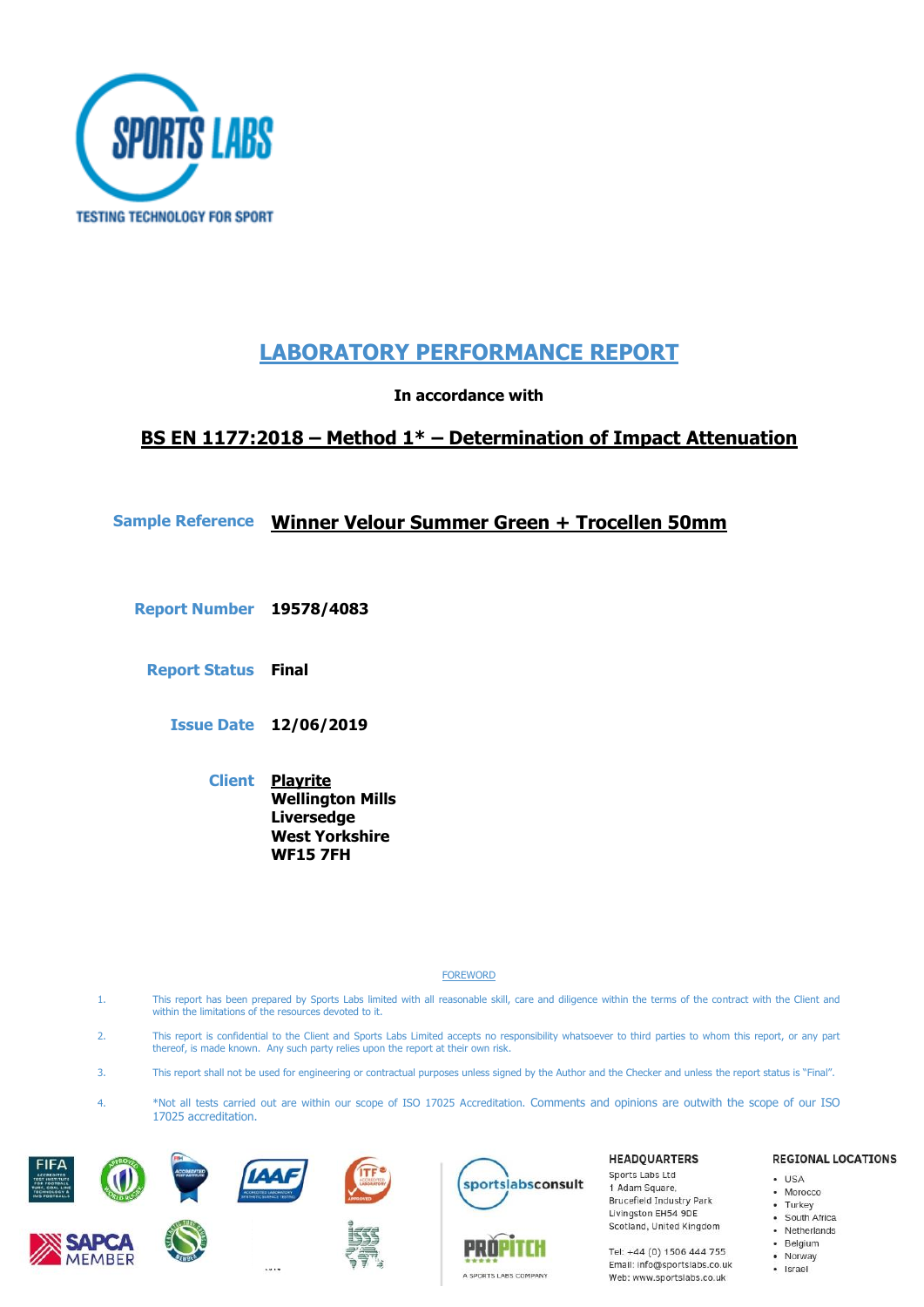

#### **1.0 INTRODUCTION**

We refer to the sample of playground surfacing delivered to our Laboratory. The client requested testing to be carried out in accordance with the requirements of BS EN 1177:2018\* - Determination of Impact Attenuation.

**Prepared By** Craig Melrose Laboratory Co-ordinator 12/06/2019

**Checked**  Sean Ramsay **By**

> Laboratory Director 12/06/2019

| <b>TEST DETAILS</b>               |                                             |  |  |  |
|-----------------------------------|---------------------------------------------|--|--|--|
| System Name                       | Winner Velour Summer Green + Trocellen 50mm |  |  |  |
| <b>Test Condition</b>             | Dry                                         |  |  |  |
| Surface Temperature (°C)          | 23.5 °C                                     |  |  |  |
| Air Temperature (°C)              | 22.0 °C                                     |  |  |  |
| Relative Humidity (%)             | 42%                                         |  |  |  |
| Infill Rates (kg/m <sup>2</sup> ) | $12$ Kg/m <sup>2</sup>                      |  |  |  |
| <b>Fixing Method</b>              | Self Weighted                               |  |  |  |
| <b>Test Sample Dimension</b>      | $1.0m \times 1.0m$                          |  |  |  |
| Substrate                         | Concrete                                    |  |  |  |
| Shockpad                          | Trocellen 3020 XC + Trocellen 3030XC NW     |  |  |  |

### **2.0 TEST DETAILS**

- 2.1 The test specimen was prepared in accordance with the manufacturer's instructions.
- 2.2 The specimens were tested in the conditions and temperatures described in BS EN 1177: 2018\* to Method 1 for surfacing intended to be manufactured on site.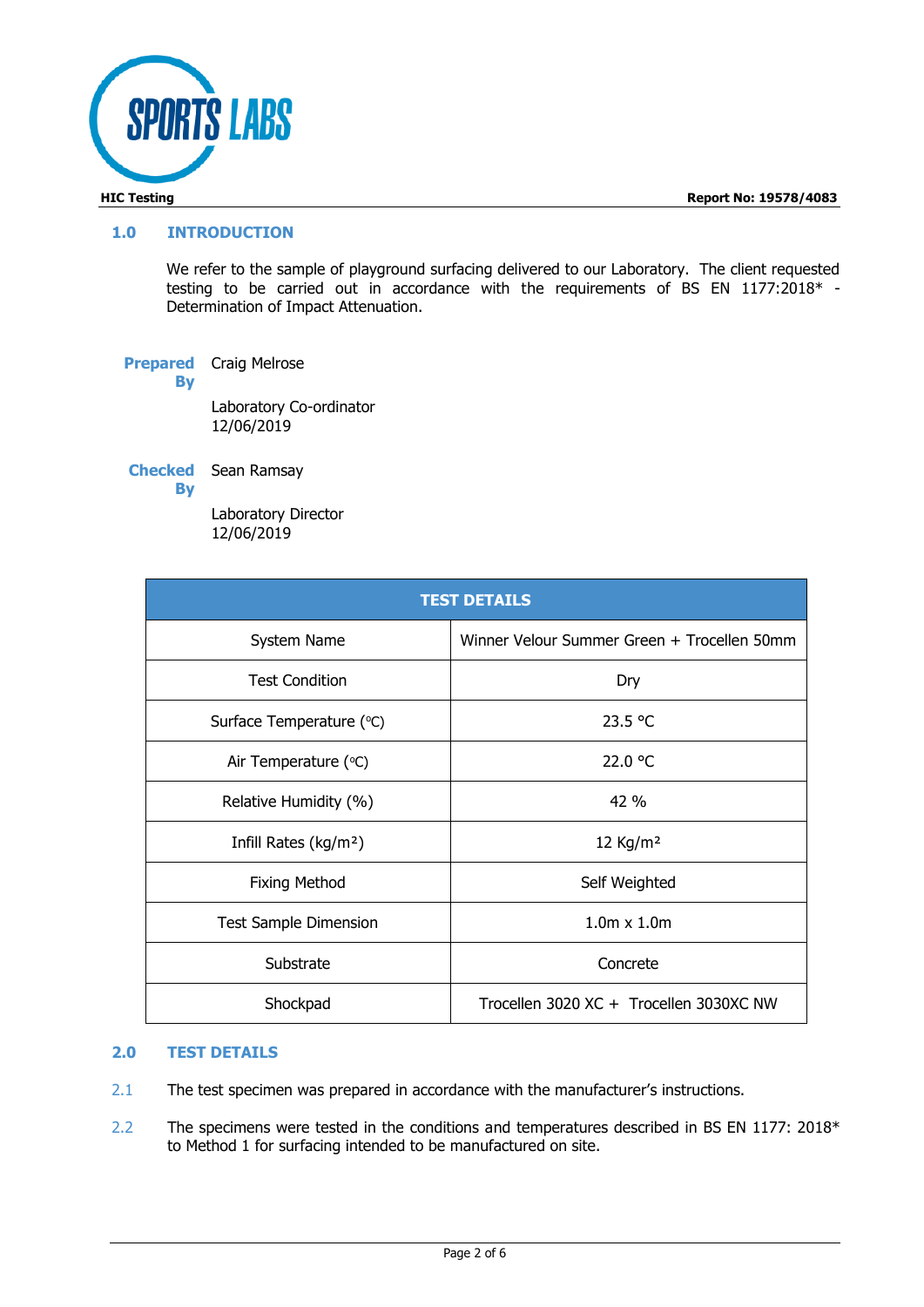

**HIC Testing Report No: 19578/4083**

**The results contained within this report apply to the sample provided and test conditions detailed. Whilst the methods described in BS EN 1177:2018 can be used to assess the impact attenuation performance of surfaces, attention of users is drawn that the behaviour of some materials can be highly variable and dependent on prevailing test conditions and that test results will likely vary over time or with climatic conditions.**

### **3.0 TESTING**

3.1 Determination of Impact Attenuation – BS EN 1177: 2018\*.

### **4.0 TEST RESULTS**

4.1 Detailed test results are given overleaf in tabular format.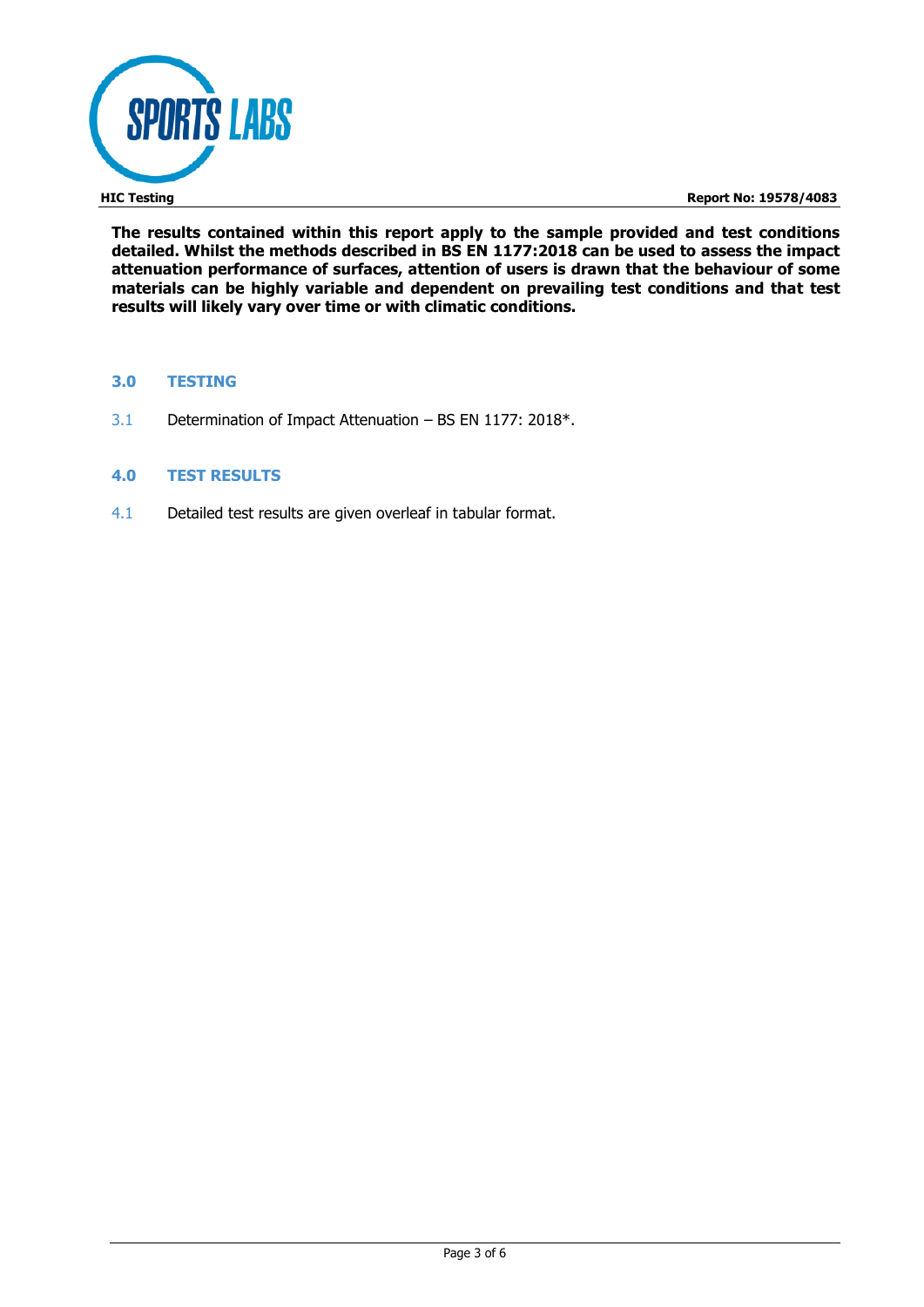

# **5.0 HIC (CRITICAL FALL HEIGHT) TEST RESULTS**

| Drop Test 1                |             | Drop Test 2 |                    | Drop Test 3 |             |                    |      |      |
|----------------------------|-------------|-------------|--------------------|-------------|-------------|--------------------|------|------|
| Drop Height<br>(m)         | HIC         | qMAX        | Drop Height<br>(m) | <b>HIC</b>  | gMAX        | Drop Height<br>(m) | HIC  | gMAX |
| 1.849                      | 591         | 112         | 1.993              | 637         | 115         | 2.036              | 649  | 116  |
| 2.235                      | 895         | 145         | 2.212              | 843         | 139         | 2.240              | 841  | 139  |
| 2.395                      | 1070        | 164         | 2.401              | 1083        | 166         | 2.411              | 1042 | 162  |
| 2.585                      | 1265        | 185         | 2.585              | 1272        | 184         | 2.612              | 1292 | 188  |
| Drop Test 4<br>Drop Test 5 |             |             |                    | Drop Test 6 |             |                    |      |      |
| Drop Height<br>(m)         | <b>HIC</b>  | qMAX        | Drop Height<br>(m) | HIC         | gMAX        | Drop Height<br>(m) | HIC  | gMAX |
| 1.997                      | 628         | 115         | 2.015              | 676         | 119         | 2.053              | 696  | 123  |
| 2.195                      | 836         | 141         | 2.230              | 925         | 147         | 2.193              | 848  | 143  |
| 2.399                      | 1063        | 166         | 2.408              | 1160        | 173         | 2.407              | 1092 | 169  |
| 2.562                      | 1328        | 197         | 2.648              | 1521        | 210         | 2.600              | 1433 | 208  |
|                            | Drop Test 7 |             | Drop Test 8        |             | Drop Test 9 |                    |      |      |
| Drop Height<br>(m)         | HIC         | qMAX        | Drop Height<br>(m) | HIC         | qMAX        | Drop Height<br>(m) | HIC  | qMAX |
| 1.996                      | 645         | 116         | 2.017              | 678         | 119         | 2.051              | 659  | 117  |
| 2.222                      | 871         | 142         | 2.228              | 873         | 142         | 2.231              | 856  | 141  |
| 2.409                      | 1087        | 167         | 2.438              | 1094        | 165         | 2.398              | 1062 | 166  |
| 2.645                      | 1427        | 203         | 2.531              | 1265        | 185         | 2.562              | 1294 | 193  |

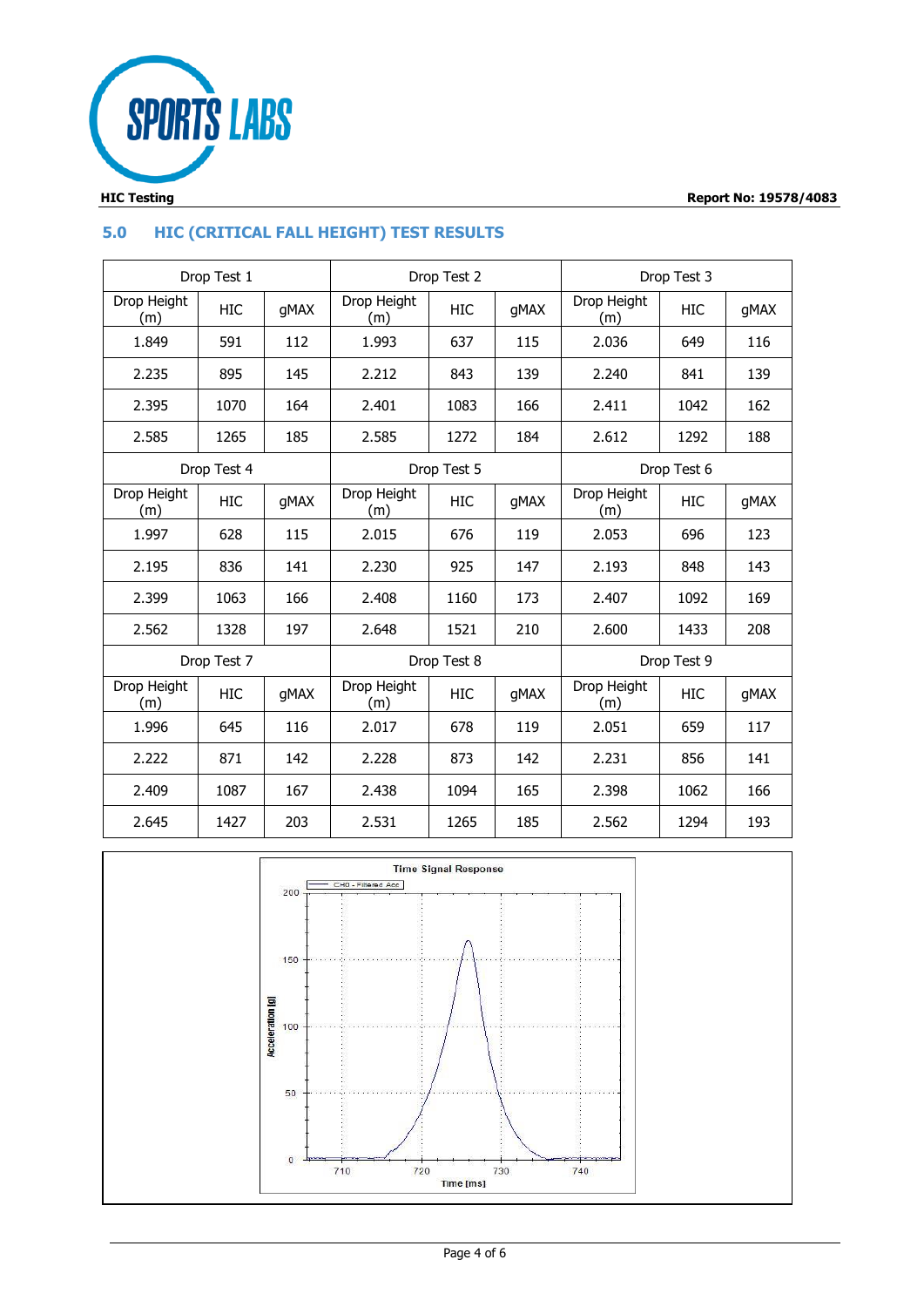



| <b>Calculated Critical Fall Height Value</b> | 2.28 m |  |
|----------------------------------------------|--------|--|
| uncertainty of $\pm$ 7 %                     |        |  |